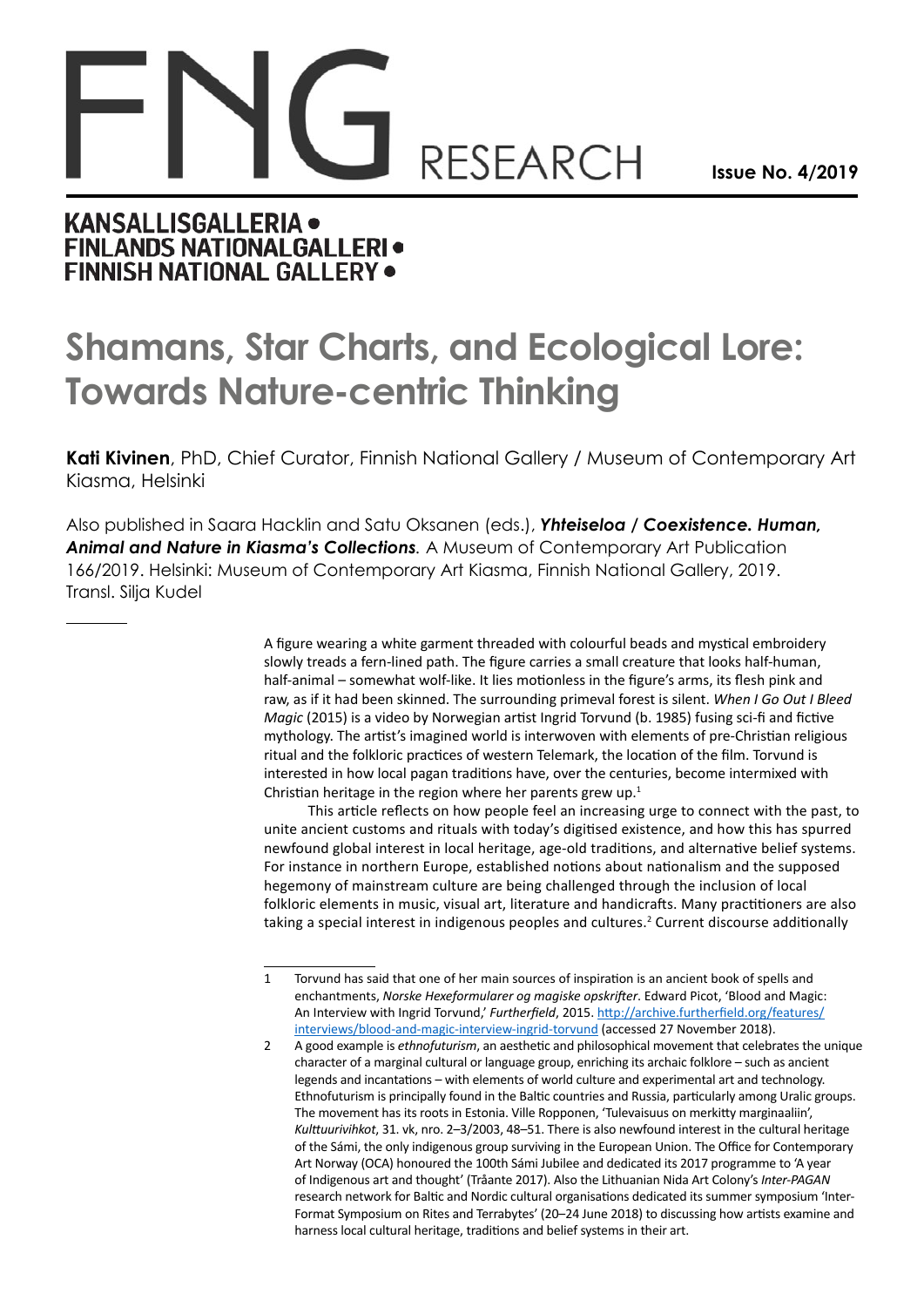emphasises human dependence on the wellbeing of nature, prompted by a rising concern about the threat of climate change.

#### **Rituals and shaman figures**

Torvund draws inspiration from the contradictory worlds of ancient spells and enchantments, Christianity, and nature-centric paganism. She finds it significant and intriguing that archaic beliefs are often rooted in the tangible, natural world; she also sees ancient customs and practices as possessing a degree of creative originality that is often unsurpassed by mainstream myth and fable. The figures in her videos practise rituals and ceremonies using props such as glass beads, masks, creative costumes, blood and crystal balls. The artist's fascination with ceremonies and ritualistic paraphernalia dates back to her childhood, when she and her family regularly attended church. In Torvund's art, the church is substituted by the forest, which assumes the role of a temple for various shamanistic figures and mythical creatures to perform sacred rituals and sacrificial rites in locations such as imaginative tents and forbidding caves. The artist has noted that the worship of objects is an inherent part of today's materialistic culture, driving us to invent meaning for our lives through possessions and technical gadgets.<sup>3</sup>

The shaman is a figure that is recognised in various cultures throughout the world. There are references to shamanistic heritage in ancient Finnish poetry; even the Finnish national epic, The Kalevala, includes descriptions of shamans and their travels.<sup>4</sup> The shaman is traditionally a mediator who walks between worlds – a message-bringer who travels back and forth between the spirit world and physical reality.<sup>5</sup> Shaman Drag (2014), by Paavo Halonen



Photo: Finnish National Gallery / Pirje Mykkänen



(b. 1974), depicts a mysterious shamanistic figure wearing a crown of antlers. The shaman rides in an old wooden sleigh wearing a cape-like garment made of long strips of riotously coloured Marimekko fabrics, while the other props in the installation are simple farming implements. The sleigh is pulled by a pair of swans shaped like a plough, their plumage replaced by patterned fabric. The artist describes the swans as *psychopomps,* creatures that safely escort deceased souls from Earth to the afterlife.<sup>6</sup> Perhaps Halonen's shaman is similarly embarking on a journey to the spirit world. The work challenges us to consider whether our ancient cultural heritage has any genuine relevance to our contemporary reality.<sup>7</sup>

<sup>3</sup> Marie Laland Ekeli, 'Protection against an evil friend', *Blazer Fanzine*, 2018. [https://blazerfanzine.](https://blazerfanzine.no/2018/01/15/blazer-anbefaler-protection-against-an-evil-friend-av-ingrid-torvund/) [no/2018/01/15/blazer-anbefaler-protection-against-an-evil-friend-av-ingrid-torvund/](https://blazerfanzine.no/2018/01/15/blazer-anbefaler-protection-against-an-evil-friend-av-ingrid-torvund/) (accessed 27 November 2018).

<sup>4</sup> See e.g. Risto Pulkkinen, *Suomalainen kansanusko: Samaaneista saunatonttuihin*. Helsinki: Gaudeamus, 2014, 248–49, 252–53.

<sup>5</sup> Pulkkinen, *Suomalainen kansanusko: Samaaneista saunatonttuihin*, 235–37.

<sup>6</sup> Paavo Halonen's email to Paula Korte, 6 November 2018.

<sup>7</sup> Paavo Halonen: *Sculptures and assemblages*, press release, Lusto, 27 April 2018 – 6 January 2019.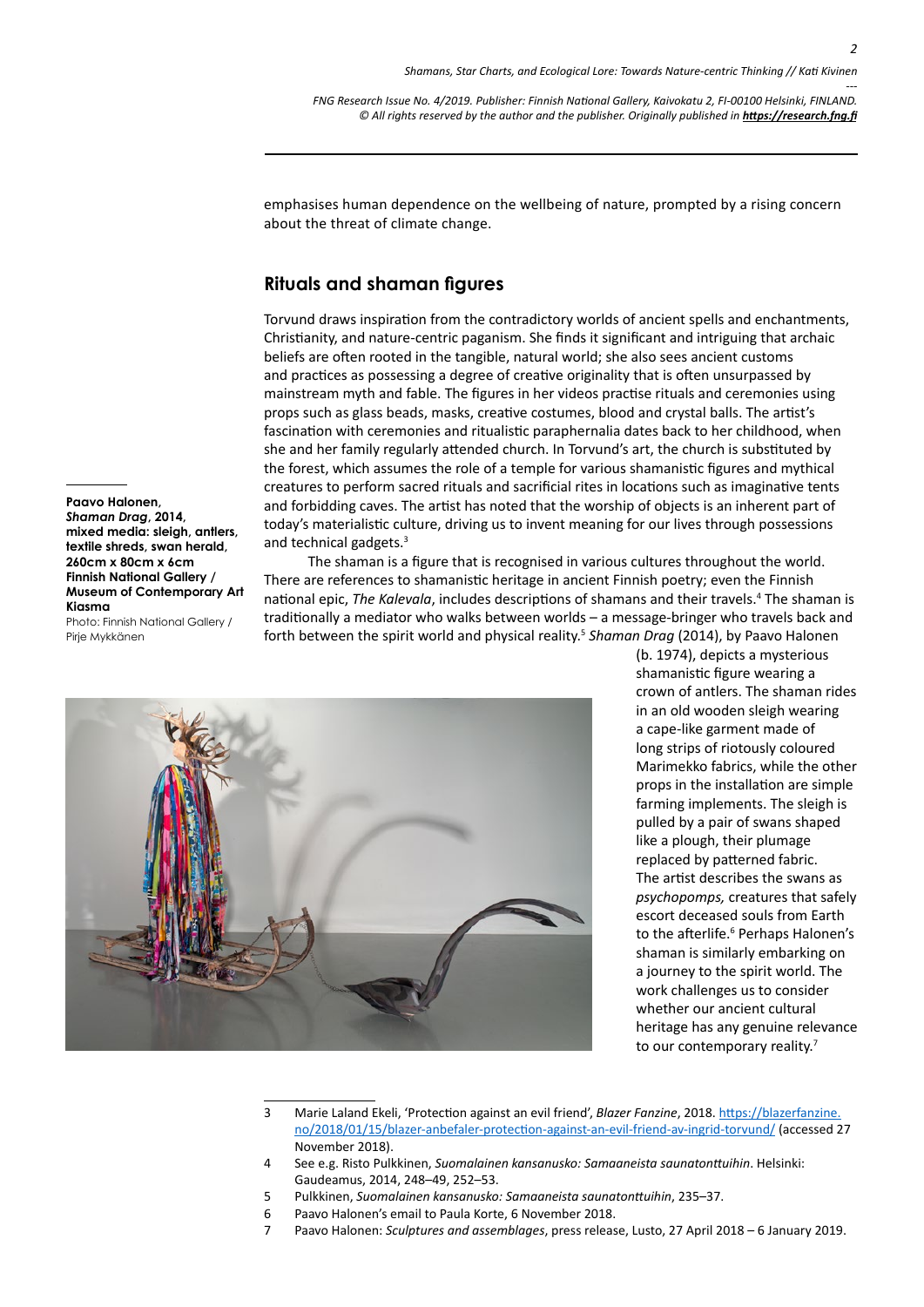#### **Earth-saving tradition**

Interest in shamanism, earth religions, and indigenous cultures is growing in the Western world. This trend is believed to be associated with contemporary culture having lost its connection with the living Earth.<sup>8</sup> In indigenous cultures, people are seen as being interwoven in the fabric of nature, integrally embedded in the ecosystem; nature is therefore cherished self-evidently as a thing of value. While the rapacious economic activity of the materialistic fossil age has relegated nature to the status of an exploitable resource, indigenous cultures have never made a clear-cut distinction between nature and culture – the two are seen as being inherently reciprocal.<sup>9</sup> Growing discontent with neoliberal globalisation and concern about the planet's future are prompting many people to re-evaluate their place in nature and their relationship with non-human species, as well as their own spirituality. While indigenous livelihoods and cultures are facing endangerment due to industrialisation, social change, and environmental problems, there is a great deal that mainstream Western culture could learn from the nature philosophy and sustainability practices of indigenous peoples, for example in the fight against climate change.

The traditional ecological knowledge of indigenous peoples could help us to learn new practices and embrace a more inclusive critical consciousness and heightened awareness of human impacts on the environment and non-human agencies.<sup>10</sup> Many recent artist-led projects have applied traditional indigenous wisdom in solving contemporary challenges such as the impact of the Anthropocene and climate change on the environment and wildlife, but also in addressing issues of inequality between species and genders. Their basic approach is a return to nature-centric thinking. Northern nature and indigenous culture are fused in the work of Utsjoki and Numminen-based Sámi artist Outi Pieski (b. 1973), who finds inspiration in the close bond with the land that is integral to Sámi culture. The Sámi relationship with nature is a tangible, practical, locally rooted one; it has evolved gradually through close daily contact over a long period of time, fostering a special understanding of local conditions, wildlife, vegetation, and the climate.<sup>11</sup>

The political thrust of Pieski's art is disguised beneath a colourful cloak of multifaceted visuality. The same can be said of Sámi photographer and video artist Marja Helander (b. 1965). Pieski borrows directly from Sámi visual heritage, particularly from traditional handicrafts, or *duodji*,<sup>12</sup> while simultaneously raising political issues related to minority rights. Helander's photographs and videos meanwhile reflect on her dual identity crossing Finnish and Sámi culture, but more recently she has also begun focusing on the bleak postcolonial

<sup>8</sup> See e.g. Jim Robbins, 'Native Knowledge: What Ecologists Are Learning from Indigenous People', *Yale Environment* 360, 2018, [https://e360.yale.edu/features/native-knowledge-what-ecologists](https://e360.yale.edu/features/native-knowledge-what-ecologists-are-learning-from-indigenous-people)[are-learning-from-indigenous-people](https://e360.yale.edu/features/native-knowledge-what-ecologists-are-learning-from-indigenous-people) (accessed 1 December 2018).

<sup>9</sup> Heikki Pesonen, 'Näkökulmia ihmisen ja luonnon suhteeseen eri uskontoperinteissä', Faculty of Theology, Study of Religions course materials, University of Helsinki, 2001, [http://www.helsinki.fi/](http://www.helsinki.fi/teol/kurssit/usk/04_artikkeli2.html) [teol/kurssit/usk/04\\_artikkeli2.html](http://www.helsinki.fi/teol/kurssit/usk/04_artikkeli2.html) (accessed 1 December 2018).

<sup>10</sup> Traditional ecological knowledge (TEK) is a term describing indigenous forms of knowledge about nature and culture handed down from generation to generation either as oral lore or written text. Over the past few years this traditional knowledge has been combined with scientific findings in the research and protection of Arctic peoples and nature. See e.g. Elina Helander-Renvall and Inkeri Markkula, 'Luonnon monimuotoisuus ja saamelaiset: Biologista monimuotoisuutta koskevan artikla 8(j):n toimeenpanoa tukeva selvitys Suomen Saamelaisalueella', *Suomen ympäristö*, 12/2011, Helsinki: Ministry of the Environment, 2011, 10–12.

<sup>11</sup> For more on this topic, see e.g. the *Viidon Sieiddit* art/research project, which aspires to define the 21st century Sámi relationship with nature through the lens of Sámi contemporary art and sociological studies,<http://viidonsieiddit.fi>(accessed 2 December 2018).

<sup>12</sup> Gunvor Guttorm, 'The Power of Natural Materials and Environments in Contemporary Duodji', in Svein Aamold, Elin Haugdal & Ulla Angkjær Jørgensen (eds.), *Sámi Art and Aesthetics: Contemporary Perspectives*. Aarhus: Aarhus University Press, 2017, 163–77.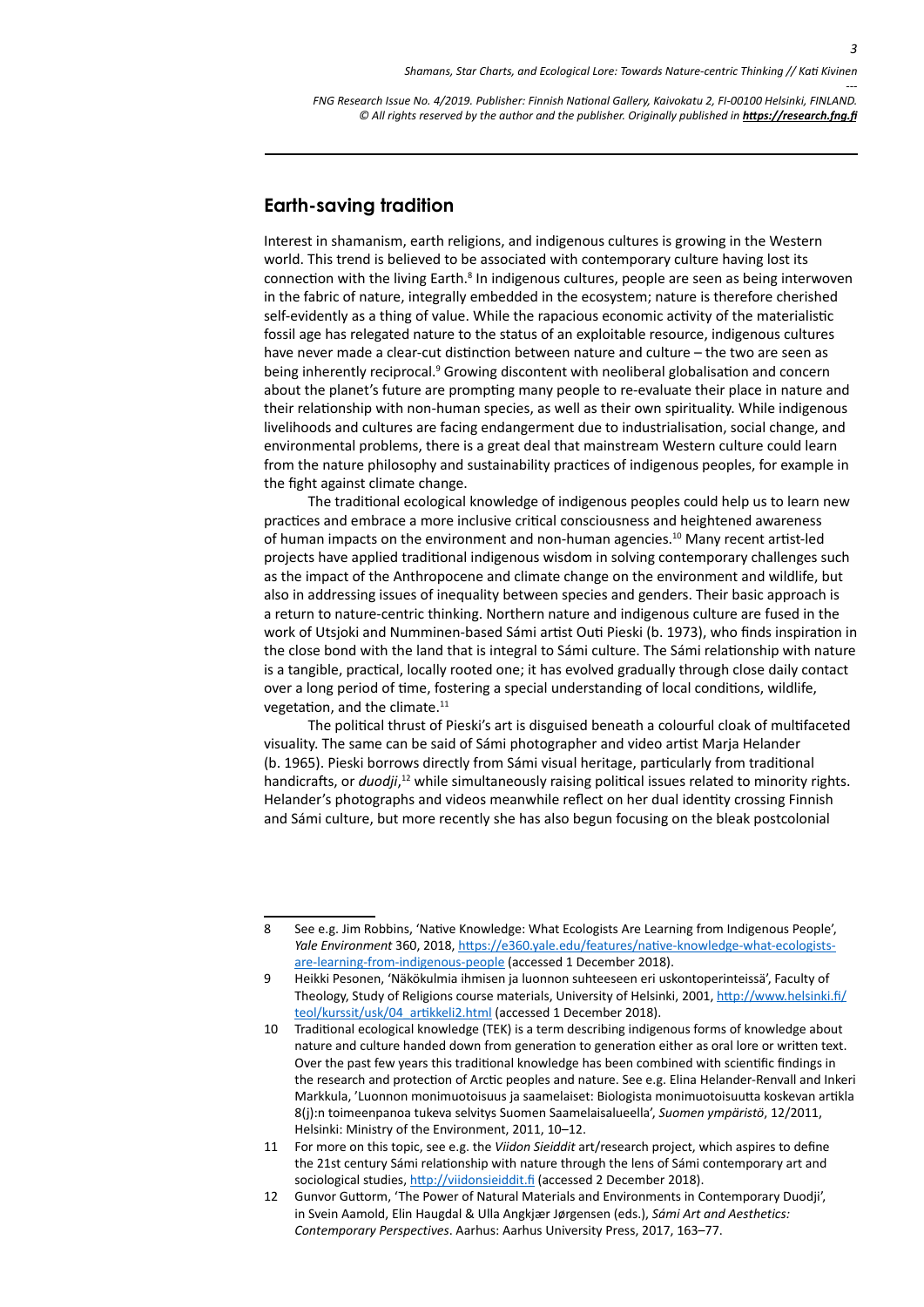

**Marja Helander, installation view of** *Eatnanvuloš lottit / Birds in the Earth***, 2017, still from video, duration 10min 40s, Finnish National Gallery / Museum of Contemporary Art Kiasma** Photo: Finnish National Gallery / Pirje Mykkänen

landscapes of Sápmi (the territory inhabited by the Sámi), particularly the scars left by the global mining industry.13

Pieski's installations combine the colours, forms and techniques of traditional Sámi handicrafts with various natural materials. *Our Land, Our Running Colours* (2015) paints the silhouette of northern fells with colourful threads evoking the silk tassels of traditional Sámi dress, or *gákti*. Suspended from debarked rowan branches, the threads create an ethereal, three-dimensional landscape, while literally tying it to a specific cultural context. Conflicts between modern society and the traditional Sámi way of life are meanwhile highlighted by Helander in her experimental dance film *Eatnanvuloš lottit* (*Birds in the Earth,* 2017).14 The leading roles in this visually stunning and politically incisive film are performed by two young Sámi dance students, Birit and Katja Haarla. Through the gestures of classical ballet, Helander's film questions who is rightfully entitled to the lands and waters of Sápmi.<sup>15</sup>

#### **Accessing more-than-human knowledge**

Spirituality and more-than-human knowledge have emerged as popular themes in recent times, also in the visual arts. UK artist Hestia Peppe draws attention to how global threats such as climate change, wars and hostilities are making people feel they are losing their grip on their truth and agency. Many are therefore exploring alternative avenues to regain

<sup>13</sup> Marja Helander, Artist's statement, <http://www.marjahelander.com/statement> (accessed 1 December 2018).

<sup>14</sup> Marja Helander's video *Eatnanvuloš lottit* / *Birds in the Earth* (2017) is summarised on the website of the AV-arkki Centre for Finnish Media Art, [http://www.av-arkki.fi/teokset/eatnanvulo-lottit](http://www.av-arkki.fi/teokset/eatnanvulo-lottit-maan-sisalla-linnut)[maan-sisalla-linnut](http://www.av-arkki.fi/teokset/eatnanvulo-lottit-maan-sisalla-linnut) (accessed 1 December 2018).

<sup>15</sup> Xia Torikka, 'Saamelaistaiteilijan uusi lyhytelokuva ottaa kantaa Saamenmaan omistussuhteisiin', YLE Sápmi,<https://yle.fi/uutiset/3-9761724> (accessed 1 December 2018).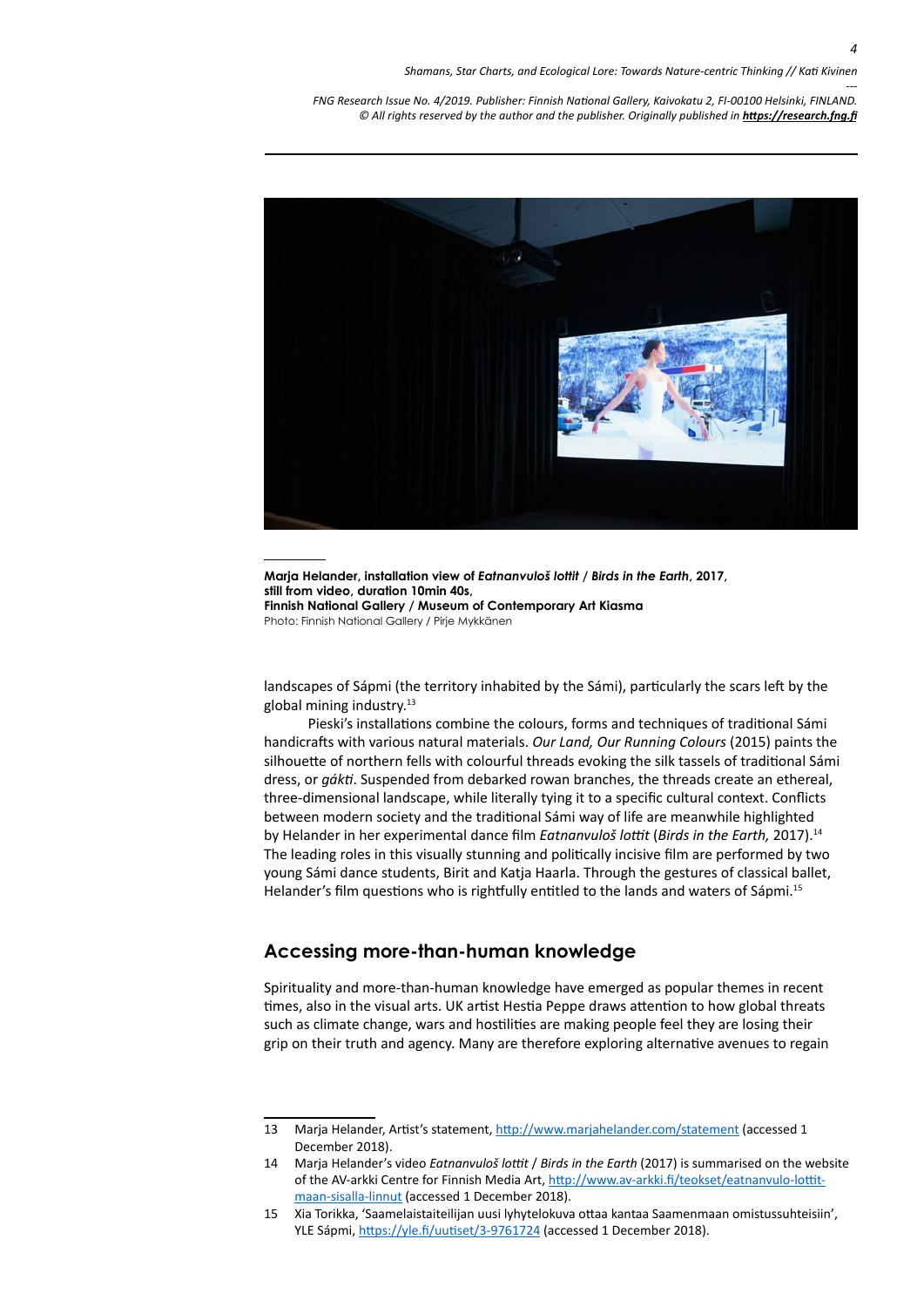a sense of balance, stability, and power over their lives and environment.<sup>16</sup> The call for greater mindfulness of the environment and other organisms sharing this planet comes with the reminder that all existence on Earth is always fundamentally enmeshed, entangled and overlaid.<sup>17</sup>

Neospiritualism is an umbrella term describing the practice of seeking stimulation and inspiration from alternative faiths, rituals and belief systems. The neospiritual movement advocates the prerogative of everyone to construct their own faith by adopting, rejecting and reshaping elements and fragments of existing religions and belief systems. The movement has its roots in the writings of the spiritualist and occult author Helena Blavatsky (1831–91), the mystic G.I. Gurdjieff (1866–1949) and the psychologist C. G. Jung (1885–1961),<sup>18</sup> whose ideas have had an enduring influence on the work of many artists, starting with Symbolist painters around the turn of the 20th century and their fascination with occultism, theosophy,



anthroposophy, esotericism and mysticism. Religious studies expert Christopher Partridge describes this new religio-culture milieu using the term 'occulture', which abandons institutionalised religion in favour of alternative modes of spirituality.19

The paintings of Muriel Kuoppala (b. 1981) are inspired by mandalas, the circular symbols found in Hinduism and Buddhism that are linked to Jung's analytical psychology. Originally used in sacred rituals and as a focusing aid in meditation, the mandala underpins the visual vocabulary of Kuoppala's paintings, which occupy a territory somewhere between the abstract and the geometrical. Her technique is also mandala-like; it is a slow, meditative exercise focusing on the exploration of pigments and water as they interact on the canvas. Her painting *Gate* (2012) consists of three rectangles that pull our gaze into a large black gateway, toward a circle in the middle of the canvas. Within a Jungian frame of interpretation, this can be viewed as a reference to the Self, the *ego*, the central point within the psyche to which everything else is related.<sup>20</sup> The forms and symbols appearing in Kuoppala's paintings – crystals, mandalas and myriad swirls of colour – often allude to the passage of time

- 16 Tom Jeffreys, 'The Return of the Witch in Contemporary Culture', *Frieze*, November 2018, [https://](https://frieze.com/article/return-witch-contemporary-culture) [frieze.com/article/return-witch-contemporary-culture](https://frieze.com/article/return-witch-contemporary-culture) (accessed 1 December 2018). The curator Lars Bang Larsen has noted how many artists have recently turned towards 'the invisible' and the occult in their efforts to 'transcend spectacle' and discover gateways to the past amid the grand narratives of modernism and the contemporary world. Bang Larsen, 'The Other Side', *Frieze*, Issue 6, April 2007,<https://frieze.com/article/other-side> (accessed 5 December 2018). In the introduction to *Imaging the Spiritual Quest: Explorations in Art, Religion and Spirituality*, artist Grant White similarly describes how religion and spirituality continue to motivate artistic production and the quest to feel and experience something beyond the technocratic, consumerist plane of contemporary existence. Grant White, 'Introduction', in Frank Brümmel & Grant White (eds.), *Imaging the Spiritual Quest: Explorations in Art, Religion and Spirituality*. Writings from the Academy of Fine Arts 06. Helsinki: The Academy of Fine Arts, 2018, 13–17.
- 17 See e.g. Gary Zhexi Zhang, 'Other Minds', *Frieze*, July 2017, <https://frieze.com/article/other-minds> (accessed 3 December 2018).
- 18 Terhi Utriainen & Tommy Ramstedt, 'Uushenkisyys', in Ruth Illman, Kimmo Ketola, Riitta Latvio & Jussi Sohlberg (eds.), *Monien uskontojen ja katsomusten Suomi*. Kirkon tutkimuskeskuksen verkkojulkaisuja 48. Tampere: Kirkon tutkimuskeskus, 2017, 213–23.
- 19 Partridge describes *occulture* as including 'those often hidden, rejected and oppositional beliefs and practices associated with esotericism, theosophy, mysticism, New Age, Paganism, and a range of other subcultural beliefs and practices'. Niina Kokkinen, 'Okkulttuuri-käsitteen mahdollisuudet ja edellytykset modernin taiteen uskonnollisuuden tutkimuksessa', *TAHITI – Taidehistoria tieteenä*, 03/2012, [http://tahiti.fi/03-2012/tieteelliset-artikkelit/okkulttuuri-kasitteen-mahdollisuudet-ja](http://tahiti.fi/03-2012/tieteelliset-artikkelit/okkulttuuri-kasitteen-mahdollisuudet-ja-edellytykset-modernin-taiteen-uskonnollisuuden-tutkimuksessa/)[edellytykset-modernin-taiteen-uskonnollisuuden-tutkimuksessa/](http://tahiti.fi/03-2012/tieteelliset-artikkelit/okkulttuuri-kasitteen-mahdollisuudet-ja-edellytykset-modernin-taiteen-uskonnollisuuden-tutkimuksessa/) (accessed 2 December 2018).
- 20 See e.g. Daryl Sharp, *Jung Lexicon. A Primer of Terms and Concepts,* 1991, [https://www.](https://www.innercitybooks.net/pdf/books/junglexicon.pdf) [innercitybooks.net/pdf/books/junglexicon.pdf](https://www.innercitybooks.net/pdf/books/junglexicon.pdf) (accessed 3 December 2018).

**Muriel Kuoppala,**  *Gate***, 2012, oil and ink on canvas, 160cm x 160cm Seppo Fränti Collection, Finnish National Gallery / Museum of Contemporary Art Kiasma** Photo: Finnish National Gallery /

Kirsi Halkola